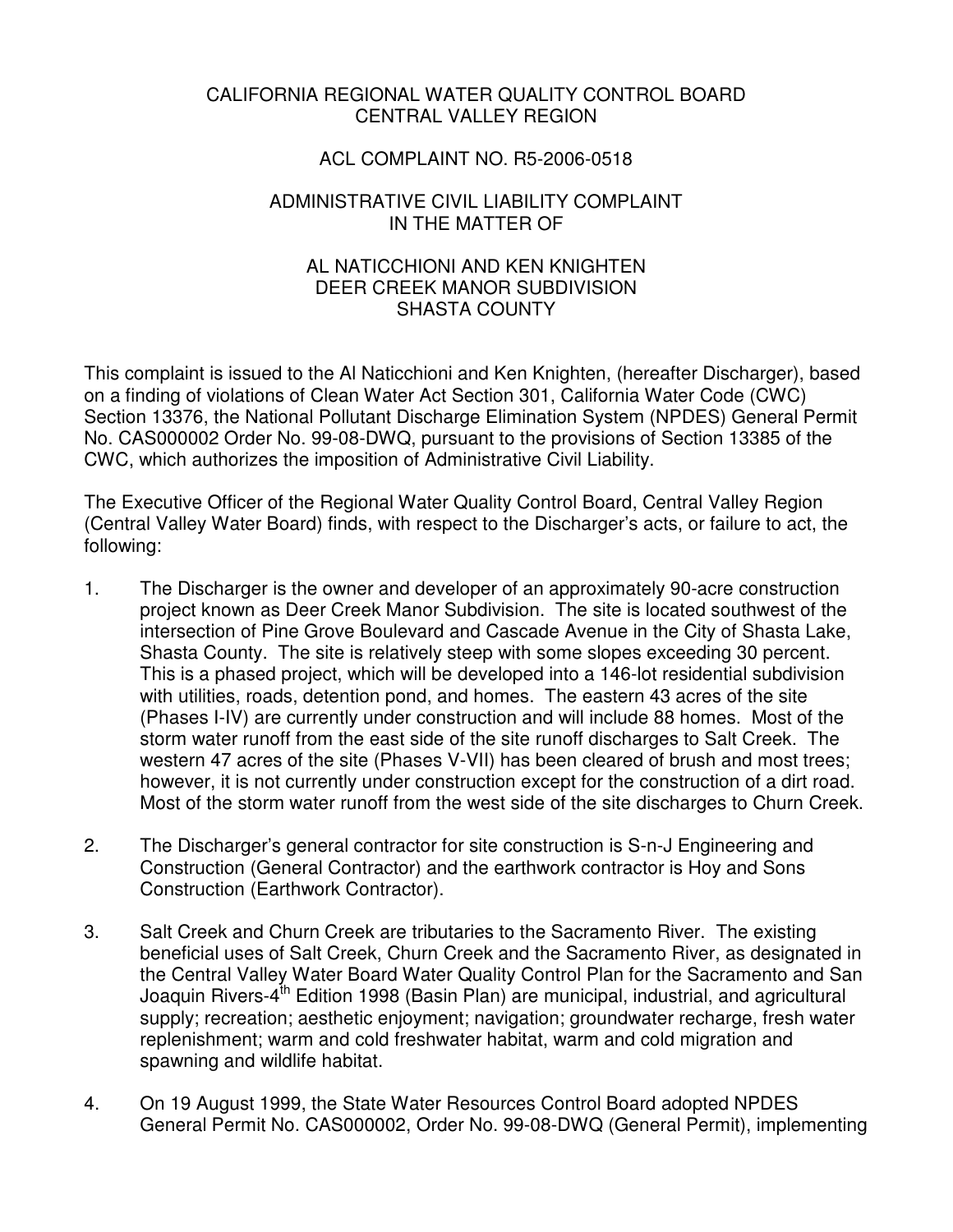the Waste Discharge Requirements for storm water discharges associated with construction activity. The General Permit requires that dischargers of storm water to surface waters associated with construction activity, including clearing, grading, and excavation activities, file a Notice of Intent (NOI) to obtain coverage under the NPDES General Permit, and to implement Best Available Technology Economically Achievable (BAT) and Best Conventional Control Technology (BCT) to prevent storm water pollution or reduce it to the maximum extent practicable.

- 5. The Discharger obtained coverage under the General Permit and was assigned WDID No. 5R45S318416, on 2 July 2002.
- 6. The Discharger is alleged to have violated provisions of law for which the Central Valley Water Board may impose liability under CWC Section 13385(c)(2).
- 7. General Order No. 99-08-DWQ states, in part, the following:
	- "A. DISCHARGE PROHIBITIONS:
		- 3. Storm water discharges shall not cause or threaten to cause pollution, contamination, or nuisance."

\*\*\*\*\*\*\*\*\*

#### "B. RECEIVING WATER LIMITATIONS:

- 1. Storm water discharges and authorized nonstorm water discharges to any surface or ground water shall not adversely impact human health or the environment.
- 2. The SWPPP developed for the construction activity covered by the General Permit shall be designed and implemented such that storm water discharges and authorized non-storm water discharges shall not cause or contribute to an exceedence of any applicable water quality standards contained in a Statewide Water Quality Control Plan and/or the applicable RWQCB's Basin Plan."

\*\*\*\*\*\*\*\*\*

- "C. SPECIAL PROVISIONS FOR CONSTRUCTION ACTIVITY:
	- 2. All dischargers shall develop and implement a SWPPP in accordance with Section A: Storm Water Pollution Prevention Plan. The discharger shall implement controls to reduce pollutants in storm water discharges from their construction sites to the BAT/BCT performance standard.

\*\*\*\*\*\*\*\*

5. All dischargers shall comply with the lawful requirements of municipalities, counties, drainage districts, and other local agencies regarding discharges of storm water to separate storm sewer systems or other watercourses under their jurisdiction…"

\*\*\*\*\*\*\*\*

"Section A: STORM WATER POLLUTION PREVENTION PLAN

\*\*\*\*\*\*\*\*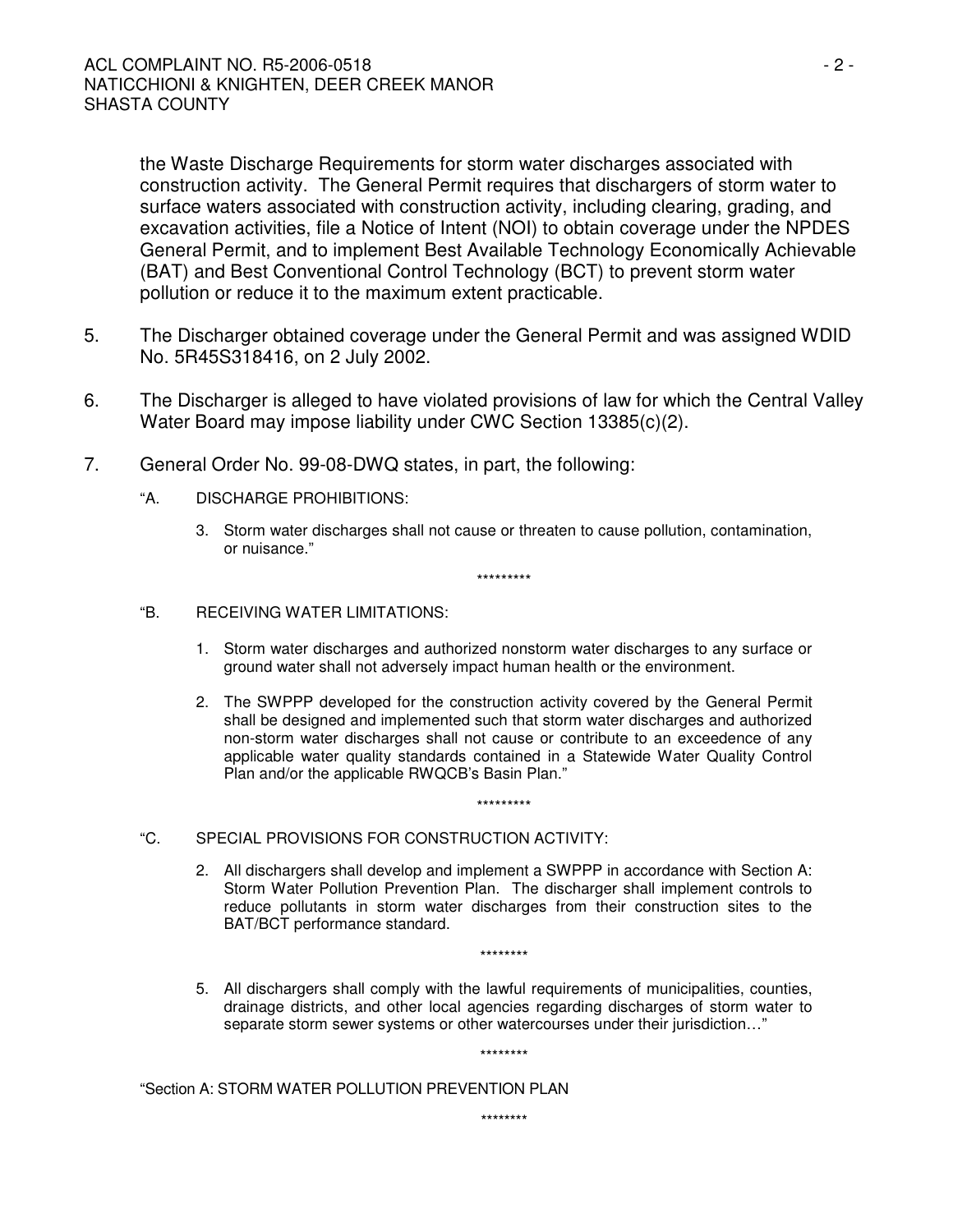### 6. Erosion Control

… At a minimum, the discharger/operator must implement an effective combination of erosion and sediment control on all disturbed areas during the wet season.

- 8. Section 301 of the Clean Water Act and Section 13376 of the CWC prohibit the discharge of pollutants to surface waters except in compliance with an NPDES permit.
- 9. The Discharger is alleged to have violated Discharge Prohibitions A.3; Receiving Water Limitation B.1 and B.2; Special Provisions for Construction Activity C.2 and C.5 of the General Permit, and Storm Water Pollution Prevention Plan, Section A.6. These violations were caused by the Discharger's failure to properly implement and maintain effective Best Management Practices (BMPs), which led to the discharge of pollutants to waters of the United States from the subject construction site. Pursuant to CWC Section 13385 (a)(2), civil liability may be imposed based on the following facts:
	- a. Central Valley Water Board staff notified the Discharger in writing of their responsibility to comply with the General Permit annually (September 2002, September 2003, September 2004 and September 2005). The Discharger began extensive clearing of the 90-acre property in April 2004. Extensive earthwork and grading of the eastern 43 acres was initiated in late August 2004.
	- b. Between **22 September 2004 and 20 October 2004**, Central Valley Water Board staff inspected the site four times and observed inadequate erosion and sediment control measures each time. On two of those inspections, Central Valley Water Board staff observed sediment-laden discharges to Salt and/or Churn Creeks. The amount of sediment in the discharge and the lack of erosion and sediment controls indicated a significant sediment discharge in violation of Discharge Prohibition A.2, A.3, Receiving Water Limitation B.1, and Special Provisions C.2 of the General Permit. Central Valley Water Board staff issued a Notice of Violation (NOV) to the Discharger on 21 October 2004, for violations observed in September and October. The NOV required corrective actions and warned of the consequences of General Permit violations.
	- c. On **21 October 2004** the City of Shasta Lake staff sent the Discharger a Notice of Violation for violations of the grading permit. The unauthorized discharge was in violation of Special Provision C.5 of the General Permit.
	- d. Between **8 November 2004 and 7 February 2005**, Central Valley Water Board staff inspected the site six more times and observed inadequate erosion and sediment control measures each time, as well as the discharge of sedimentladen water to Salt Creek. The City of Shasta Lake staff documented sedimentladen discharges from the detention pond on 8 December 2004. Central Valley Water Board staff issued a second NOV to the Discharger on 21 January 2005 for additional violations of Discharge Prohibition A.2, A.3, Receiving Water Limitation B.1, and Special Provisions C.2 of the General Permit observed in November 2004, December 2004, and January 2005.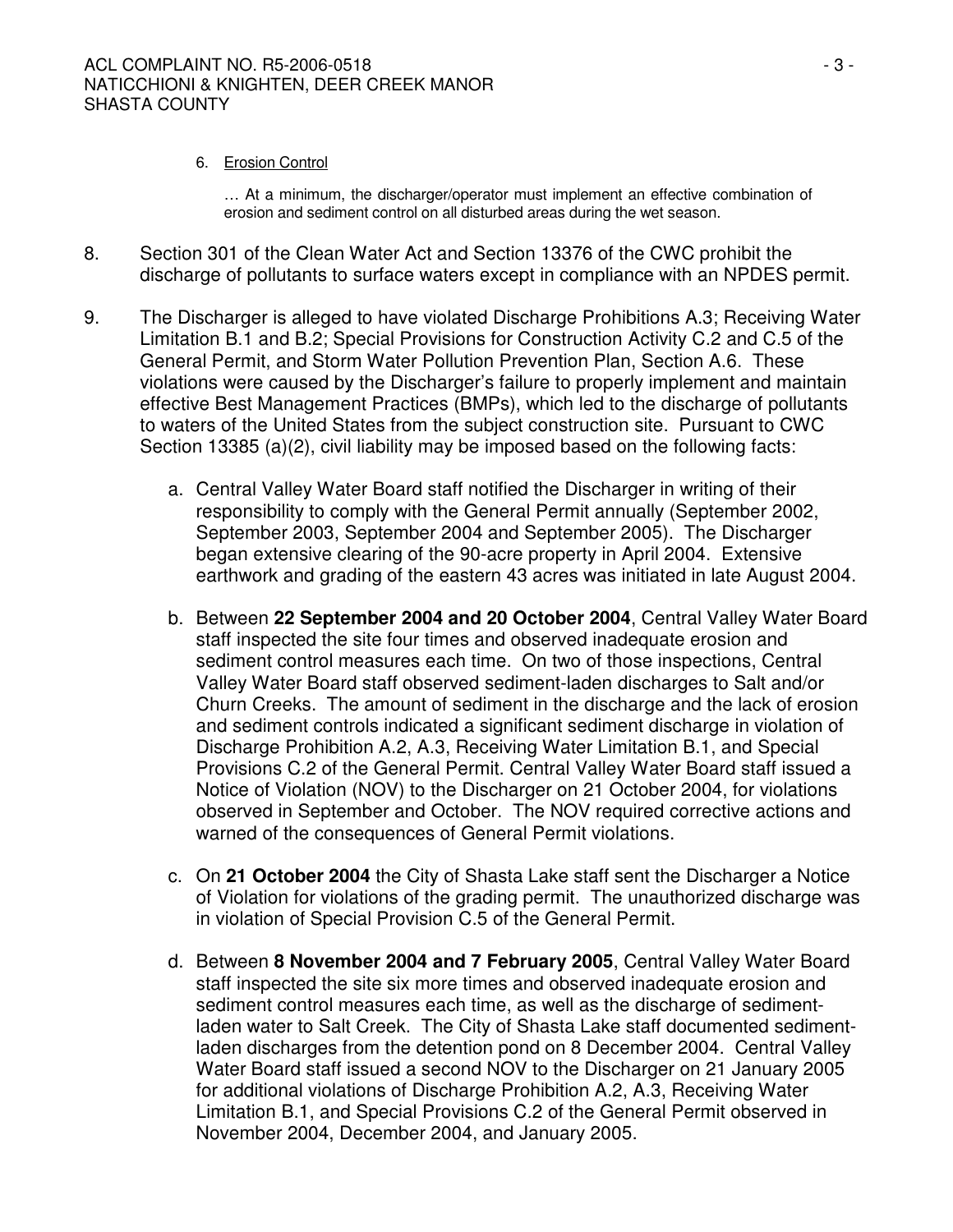- e. On **8 December 2004**, Central Valley Water Board staff collected water quality data from an unregulated discharge from the detention pond. The discharge increased the turbidity and Total suspended solids (TSS) of Salt Creek by 35 and 33 percent respectively.
- f. On **8 April 2005 and 11 May 2005**, Central Valley Water Board staff inspected the site and observed inadequate erosion and sediment control measures each time, as well as the discharge of sediment-laden water to Salt Creek.
- g. On **18 May 2005**, Central Valley Water Board staff inspected the site and observed pumping from the storm water retention pond, inadequate erosion and sediment control measures, as well as the discharge of sediment-laden water to Salt Creek. Collected water quality data from the discharge indicated an increased in turbidity and TSS of Salt Creek by 16 and 11 percent respectively.
- h. On **18 October 2005,** prior to any fall rains, Central Valley Water Board staff conducted an aerial inspection of the site. It appeared that most of the site had erosion control measures in place (straw mulch, bonded fiber matrix, straw netting). Erosion control blankets (straw within netting) were installed on a few slopes. Silt fence was constructed along the toe of the slopes adjacent to the creek. However, the roads were not stabilized (i.e., bare soil) and required additional stabilization.
- i. On **7 November 2005**, Central Valley Water Board staff inspected the site and observed pumping from the storm water retention pond, inadequate erosion and sediment control measures, as well as the discharge of sediment-laden water to Salt Creek. Collected water quality data from the discharge indicated an increased in turbidity and TSS of Salt Creek by 40 and 56 percent respectively.
- j. On **8 November 2005,** the City of Shasta Lake staff sent the Discharger a Notice of Violation for failing to comply with their grading permit, the discharge of sediment-laden storm water, and the observed erosion and sediment control problems on-site.
- k. On **21 December 2005**, Central Valley Water Board staff inspected the site and observed pumping from the storm water retention pond, inadequate erosion and sediment control measures, as well as the discharge of sediment-laden water to Salt Creek. Collected water quality data from the discharge indicated an increased in turbidity and TSS of Salt Creek by 65 and 80 percent respectively.
- l. On **28 February 2006**, Central Valley Water Board staff inspected the site and observed pumping from the storm water retention pond, inadequate erosion and sediment control measures, as well as the discharge of sediment-laden water to Salt Creek. Collected water quality data from the discharge indicated an increased in turbidity and TSS of Salt Creek by 195 and 129 percent respectively.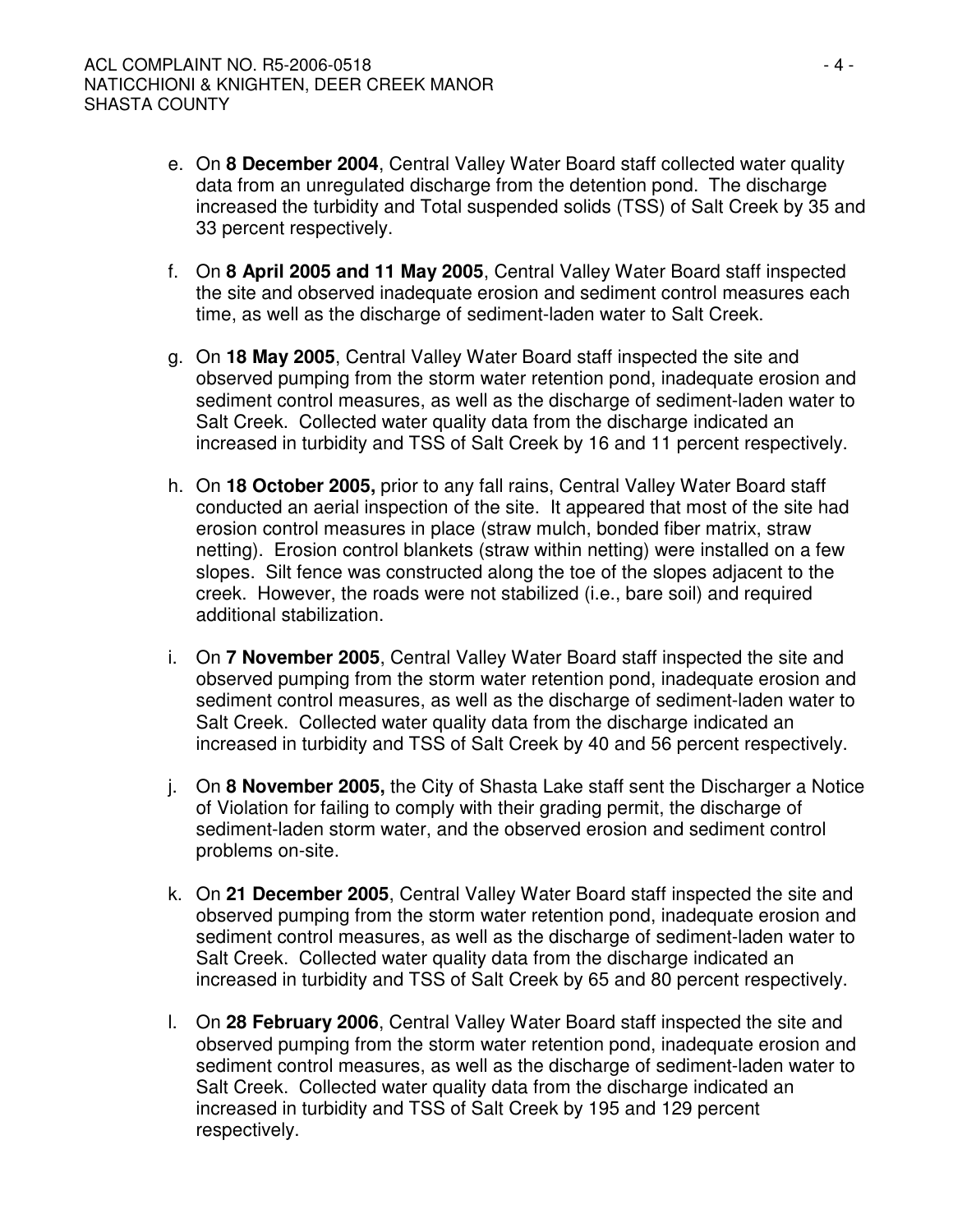- 10. As discussed above, the Discharger failed to implement and maintained controls to reduce pollutants in storm water discharges from their construction site to the BAT/BCT performance standards resulting in the repeated discharges of sediment-laden storm water into surface waters.
- 11. The Discharger is alleged to have violated provisions of law for which the Central Valley Water Board may impose liability under Section 13385(c)(2) of the CWC. Section 13385 of the CWC states, in part:
	- *"(a) Any person who violates any of the following shall be liable civilly in accordance with this section:*
		- *(1) Section 13375 or 13376*
		- *(2) Any waste discharge requirements or dredged and fill material permit.*
		- *(5) Any requirements of Sections 301, 302, 306, 307, 308, 318, or 405 of the Federal Water*

*\*\*\*\*\*\*\*\**

- *Pollution Control Act as amended." \*\*\*\*\*\*\*\**
- *"(c) Civil liability may be imposed administratively by the State Board or a Central Valley Water Board pursuant to Article 2.5 (commencing with Section 13323) of Chapter 5 in an amount not to exceed the… following:*

*\*\*\*\*\*\*\*\**

- *(1) Ten thousand dollars (\$10,000) for each day in which the violation occurs.*
- *"(e) In determining the amount of liability imposed under this section, the Central Valley Water Board, the state board, or the superior court, as the case may be, shall take into account the nature, circumstances, extent, and gravity of the violation, or violations, whether the discharge is susceptible to cleanup or abatement, the degree of toxicity of the discharge, and, with respect to the violator, the ability to pay, the effect on its ability to continue its business, any voluntary cleanup efforts undertaken, any prior history of violations, the degree of culpability, economic benefits or savings, if any, resulting from the violation, and other matters that justice may require. At a minimum, liability shall be assessed at a level that recovers the economic benefits, if any, derived from the acts that constitute the violation."*
- 12. The quantity of sediment-laden storm water discharged from the subject site for seven separate days that a discharge was directly observed was conservatively estimated at 5,920,000 gallons. Runoff from the site for each day of discharge was estimated using the rational method (Q=CIA), with a low runoff coefficient of 0.40, rainfall data collected at the site, Shasta Dam and the City of Redding Fire Station was averaged and divided by 24, and a watershed area of 40 acres. Additional days of discharge most likely occurred based on precipitation data; however, these days were not considered in the calculation. During the rainy season of 04/05 and 05/06 there were 31 rainfall events that exceeded 0.5 inches of precipitation. These events would have resulted in discharges from the site. Of the 31 rainfall events staff only sampled 7 events.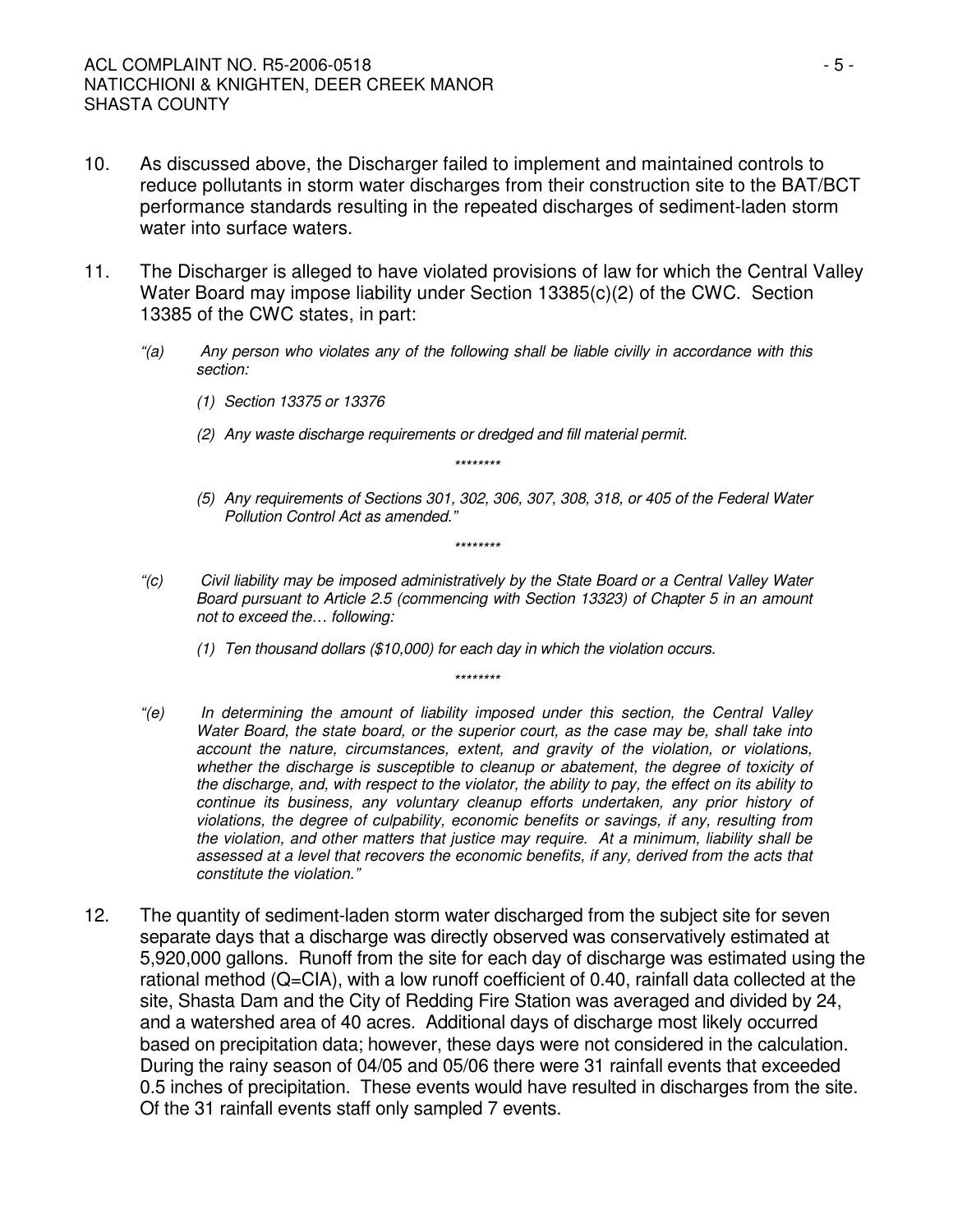- 13. The economic benefit for failure to comply with General Permit requirements is estimated at \$278,500. This estimate is based upon typical costs for erosion and sediment controls for: 1) a relatively steep, 43-acre site at \$4,000 per acre (\$172,500), 2) a partially treated 47-acre site at \$1,500 per acre (\$70,500), and 3) the added cost of treating stormwater runoff with flocculation and filtration equipment at \$18,000 per month for October and November 2004 (\$36,000). The proposed assessment exceeds the economic benefit to the discharger.
- 14. Pursuant to CWC Section 13385(c), the Discharger has a total maximum civil liability of \$59,350,000, which includes daily discharge violations and the volume of discharge. The daily discharge violations include 18 days of observed permit violation (18 days at \$10,000 per day = \$180,000). An additional \$59,170,000 liability is based on the estimated storm water discharge (5,918,000 gallons minus 1,000 gallons at \$10 per gallon) for the seven days of sediment-laden storm water discharges observed by staff.
- 15. Central Valley Water Board staff spent a total of 200 hours investigating the site and preparing this Complaint. The total cost for staff time is \$16,000 based on the rate of \$80 per hour.
- 16. The Discharger eventually installed erosion and sediment control measures at the site, as well as a treatment system. The Discharger should have installed these BMPs prior to the rainy season. The Discharger stated that \$680,000 was spent on erosion and sediment controls and on storm water treatment from the site over the last two years.
- 17. Issuance of this Administrative Civil Liability Complaint to enforce CWC Division 7, Chapter 5.5 is exempt from the provisions of the California Environmental Quality Act (Public Resources Code Section 21000, et. seq.), in accordance with Section 15321(a)(2), Title 14 of the California Code of Regulations, Enforcement Actions by Regulatory Agencies, Section 15321(a)(2).

# **AL NATICCHIONI AND KEN KNIGHTEN ARE HEREBY GIVEN NOTICE:**

- 1. The Executive Officer of the Central Valley Water Board proposes the assessment of Administrative Civil Liability in the amount of **six hundred thousand dollars** *(\$600,000***)**, which includes \$ 16,000 in staff cost and \$278,500 to recover the economic benefit derived from the acts that constitute violations. The amount of the proposed liability is based on a review of the factors cited in Water Code Section 13385 and the State Water Resources Control Board's Water Quality Enforcement Policy.
- 2. A hearing on this matter will be scheduled for the 26/27 October 2006 Central Valley Water Board meeting unless the Discharger agrees to waive a hearing and pay the proposed civil liability in full.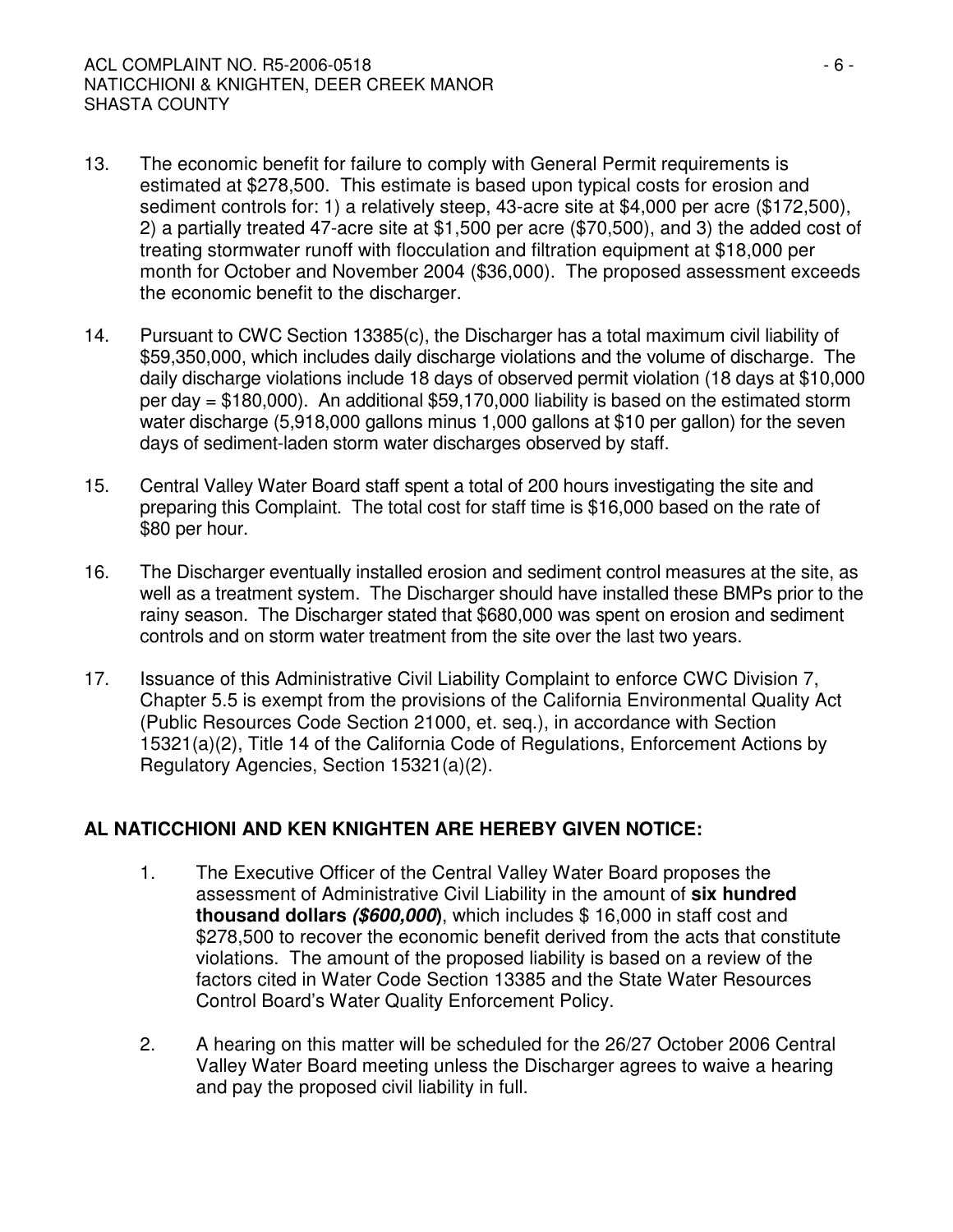### ACL COMPLAINT NO. R5-2006-0518 - 7 - NATICCHIONI & KNIGHTEN, DEER CREEK MANOR SHASTA COUNTY

- 3. If a hearing in this matter is held, the Central Valley Water Board will consider whether to affirm, reject or modify the proposed Administrative Civil Liability, or whether to refer the matter to the Attorney General for recovery of judicial civil liability.
- 4. The Discharger may waive the right to a hearing. If you wish to waive the hearing, you must **within 30 days of this complaint,** sign and return the waiver to the Central Valley Water Board's Redding office with a check in the amount of the civil liability made payable to the "State Water Pollution Cleanup and Abatement Account". Any waiver will not be effective until 30 days from the date of this complaint to allow interested persons to comment on this action.

signed PAMELA C. CREEDON, Executive Officer

> 15 August 2006 Date

R5-2006-0518 ACL